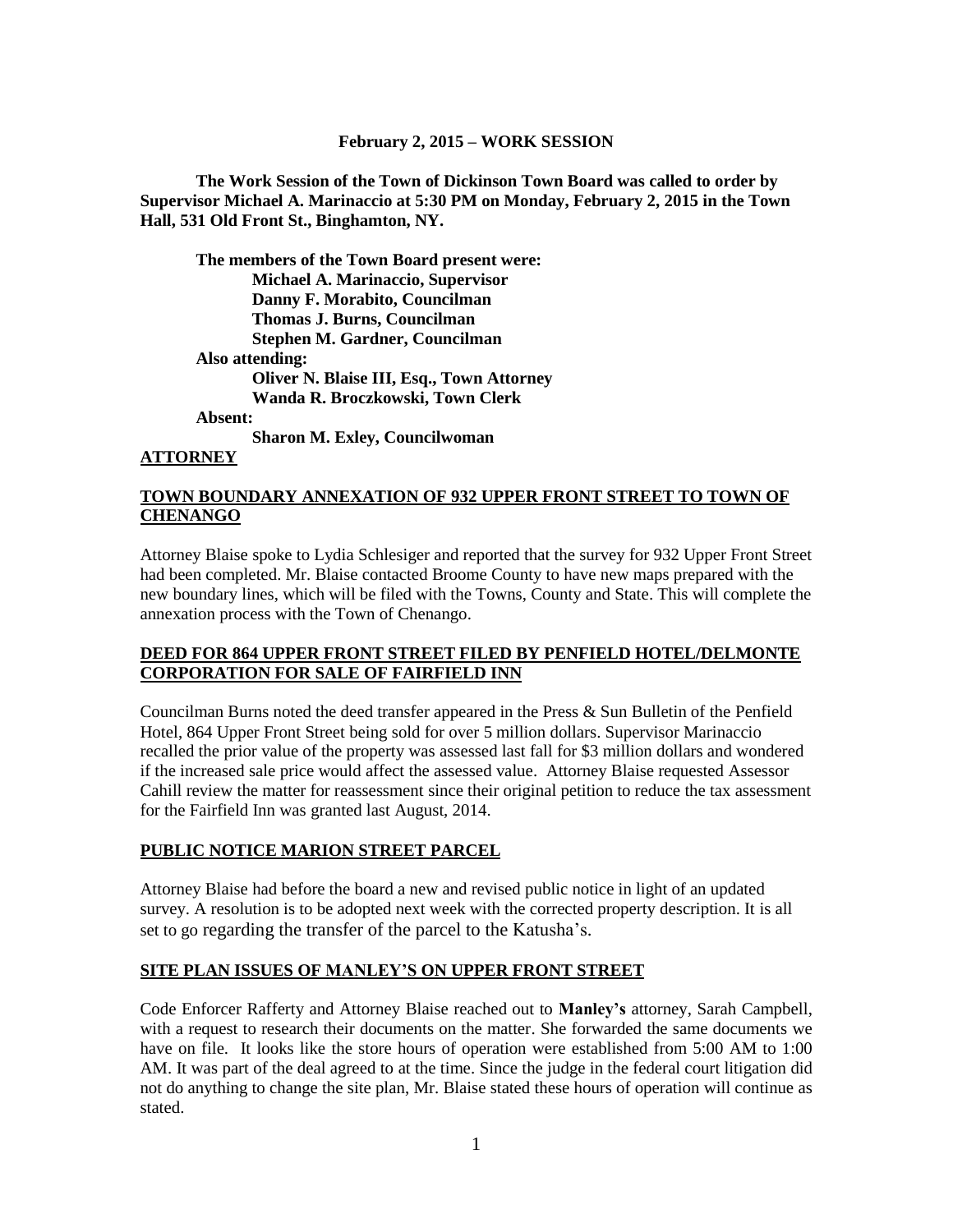### **ARMSTRONG BANKRUPTCY**

Attorney Blaise reviewed the past situation where the water account was never activated, resulting in a \$12,000 balance that went unbilled. The bill was compromised for \$6,000, which was paid. The Armstrongs subsequently sold the property to a holding company, then they declared bankruptcy. The Town is on the list of creditors showing there is an outstanding \$400 balance. Since the Armstrongs' balance was paid and the unpaid balance appears to belong to the holding company, Mr. Blaise does not recommend the Town participate as a potential creditor in the Armstrongs' bankruptcy, particularly since the amount at issue is only \$400.

### **EFFECT OF STATE DECISION ON CODE**

*There was a 15 minutes discussion on this matter.*

*The New York State Department of State is currently developing a rule that would amend 19NYCRR Part 1203 by adding a section fixing the time within which compliance with an Order to Remedy violations of the State Uniform Fire Prevention and Building Code (Uniform Code) would be required. The Department of State invites public participation in the rule development process.*

Code Enforcer Rafferty and Attorney Blaise have been following the recently enacted **New York State Code** regulation to mandate 30 days to resolve code issues. This was triggered by a downstate case where the court ruled that the State had failed to properly identify the timeframe for addressing code violations, and this power had not been delegated to the local municipalities who enforce the Building Code. The majority of code enforcement tickets are written under state building Code.

Under the **State Code**, it allows 30 days to resolve codes issues. There are discrepancies with certain property maintenance provisions of our current code. No action will be taken until more discussion is had at the State level about modifications to the new regulations.

Supervisor Marinaccio contacted the **Association of Towns** and found out they were not aware of this new law. He will be speaking with other Town Supervisors of this **New York State Code** law legislation.

#### **RESOLUTION TO PARTICIPATE IN THE COUNTY'S SHARED SERVICE GROUP**

Attorney Blaise and Supervisor Marinaccio will check to see what other towns are doing about participating in the County's proposed shared services program. Mr. Marinaccio will search for a sample proposal or resolution for our town to use as a model.

## **CHAIR**

#### **SENATOR LIBOUS GRANT**

Supervisor Marinaccio has not heard anything regarding the \$50,000 request for public works from Senator Libous's office.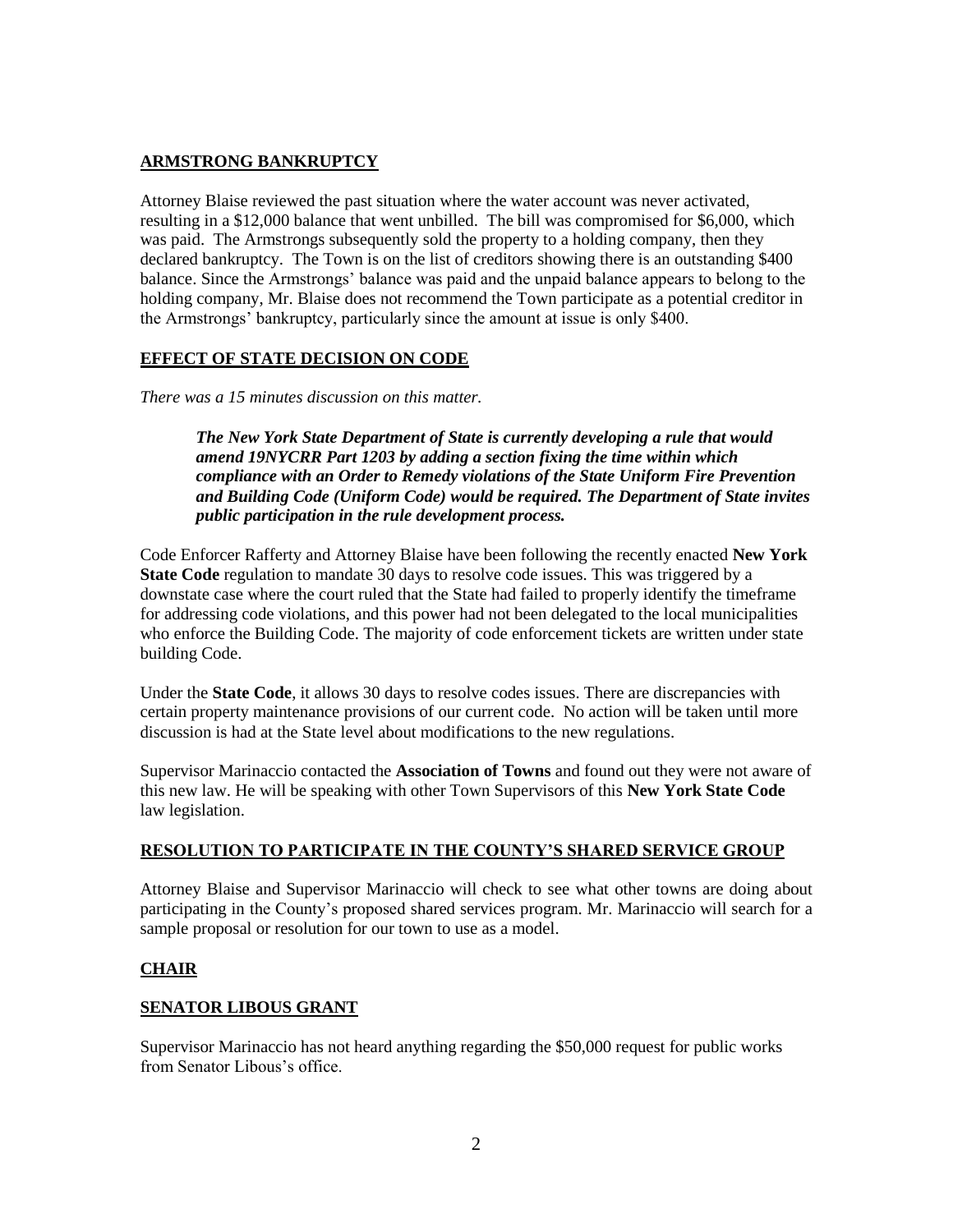## **STATUS OF PLANNING, ZONING AND BAR BOARD APPOINTMENTS**

Supervisor Marinaccio stated Jerome Ford will be appointed to the **Planning Board** and he is still looking for a replacement for Mr. Ford's seat on the **Zoning Board**. He wants to have representation around the town which sometimes is not as easy to achieve. Joe Bigart from Port Dickinson will fill the open seat on the **Board of Assessment Review** (BAR).

## **AIRPORT ROAD MEETING**

Supervisor Marinaccio reported that **Public Works Commissioner Kie** attended the **Airport Road Reconstruction Public Information** meeting held January 20, 2015 at the Choconut Center United Methodist Church, 5 Lewis Road. Mr. Kie was on board with the proposed changes.

## **AUDIT REPORTS**

Supervisor Marinaccio reported the **self-audit** conducted by Michael Giovinazzo, a former New York State Auditor, and proposed recommendations to our accounting practices. He stated we will see these changes closer to August 2015 during the 2016 Budget process. Currently there is over \$60,000 left from the **Sewer Debt Service Funds**. It was recommended by the auditor to move it to the **Sewer Operating Fund**. It will be explored whether a resolution or referendum will need to be passed to accomplish that transfer. Beverly Wike will go over the details of the recommendations next town meeting. Mr. Marinaccio stated he and Mr. Morabito will meet with the auditor to implement some of his recommendations and changes.

Mr. Marinaccio also told us **Moody's** rating service organization, will no longer rank or evaluate the Town unless we have **Moody's** conduct a full audit at a cost between \$20,000 and \$30,000. There are no plans to employ this assessment or rating service.

## **PUBLIC WORKS**

## **NOISE BARRIERS SOWDEN STREET**

Supervisor Marinaccio received a lengthy email with the proposed design of the **Sowden Street** noise barriers. **Public Works Commissioner Kie** reviewed it and wonders if the project will narrow **Sowden Street** more than it already is. He is proposing to take out the curbs if that is the case. We will wait and see what is recommended by **NY State DOT** before we come up with a design.

## **NYSEG POLE LIGHT CREDITS**

Supervisor Marinaccio contacted **NYSEG.** For a number of months street lights have been disconnected and the town has been paying \$200 a month for each pole light. He was directed by **NYSEG** for the town to prepare a list of pole ID numbers in order to receive back credit. Mr. Marinaccio will pass this on to **Public Works Commissioner Kie** who is already working with **NYSEG** to have lights repaired and bulbs replaced on sections of Front Street. Our expectation is to obtain a credit.